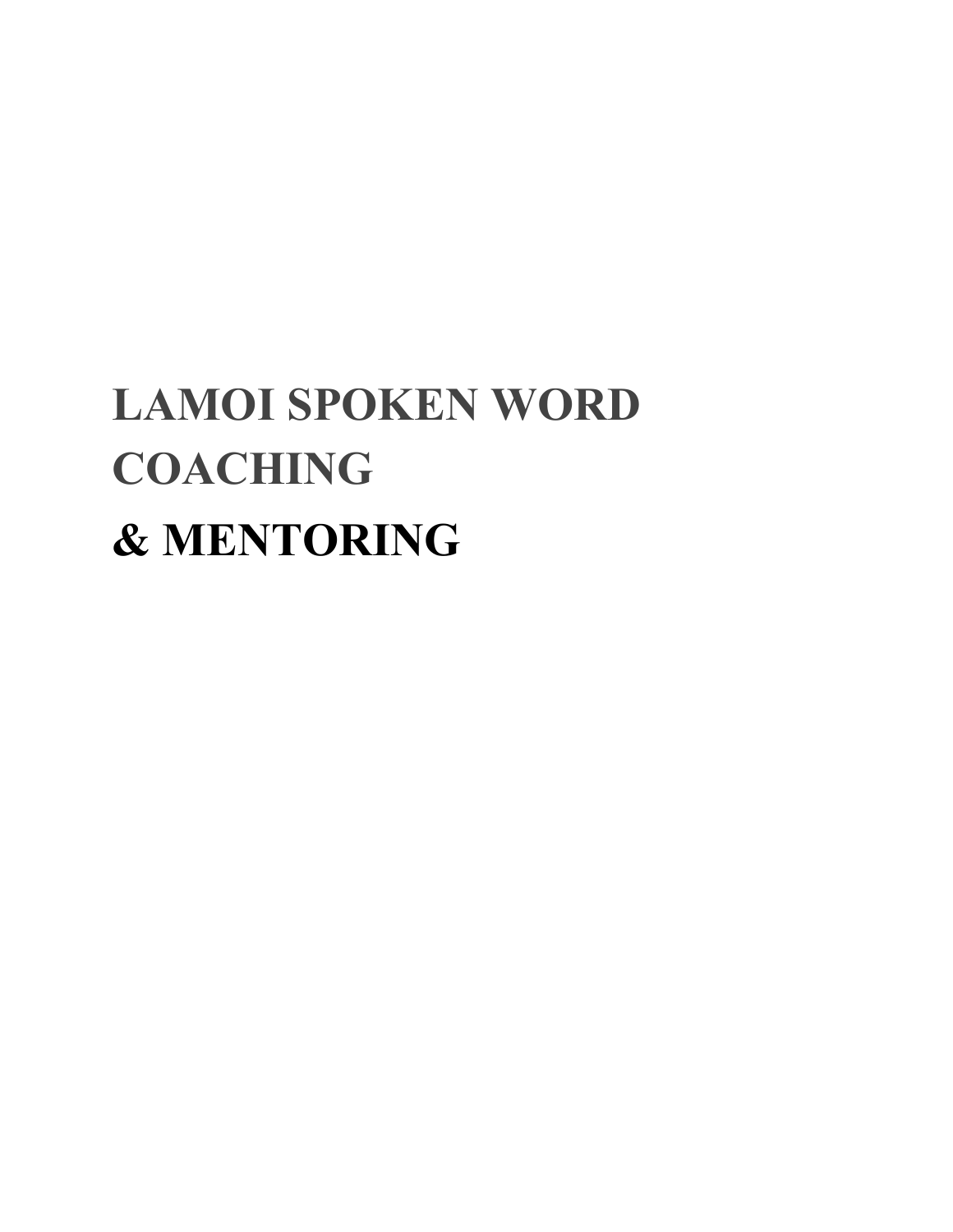### **[Personalized Spoken Word Coaching](http://www.martyoutloud.com/s/poetry-coaching-flyer-2015-nqp5.pdf)**

## *Work individually with Lamoi (in person or via Skype), focusing on any combination of poem critique, generating new work or poetry performance.*

Customized coaching packages are available. Basic packages are described below.

- 1. Complete the confidential coaching application below.
- 2. (The questions are designed to help ensure that we have a good fit. There are no right or wrong answers).
- 3. **When your application is accepted, you will be contacted via email or phone and a 15-minute phone interview will be scheduled.**

#### **Our Coaching Programme for Poets:**

Our coaching programmes are, we believe, unique, in that we offer the opportunity for feedback on you work.

#### **All of our packages include:**

- Editorial feedback on a single batch of up to 40 pages of poetry (may be written over the 3 month period for the three month programme)
- Event Shadowing
- One one hour coaching session per month, taken by telephone or Skype
- Full, regular personal email support between sessions
- Your own list of action points after each session
- Our wholehearted support of you as a spoken word artist

| <b>Session</b>               | <b>Term</b>                        | Cost |  |  |
|------------------------------|------------------------------------|------|--|--|
| <b>Single Sessions</b>       | 1 session                          | 30   |  |  |
| Performance Prep             | 2 sessions                         | 55   |  |  |
| Introductory Session package | 4 Sessions/month                   | 85   |  |  |
| 2 month session package      | 1 session/week<br>4 sessions/month | 220  |  |  |
| <b>Intermediate Sessions</b> |                                    |      |  |  |
| 3 month session package      | 2 session/week<br>8 sessions/month | 460  |  |  |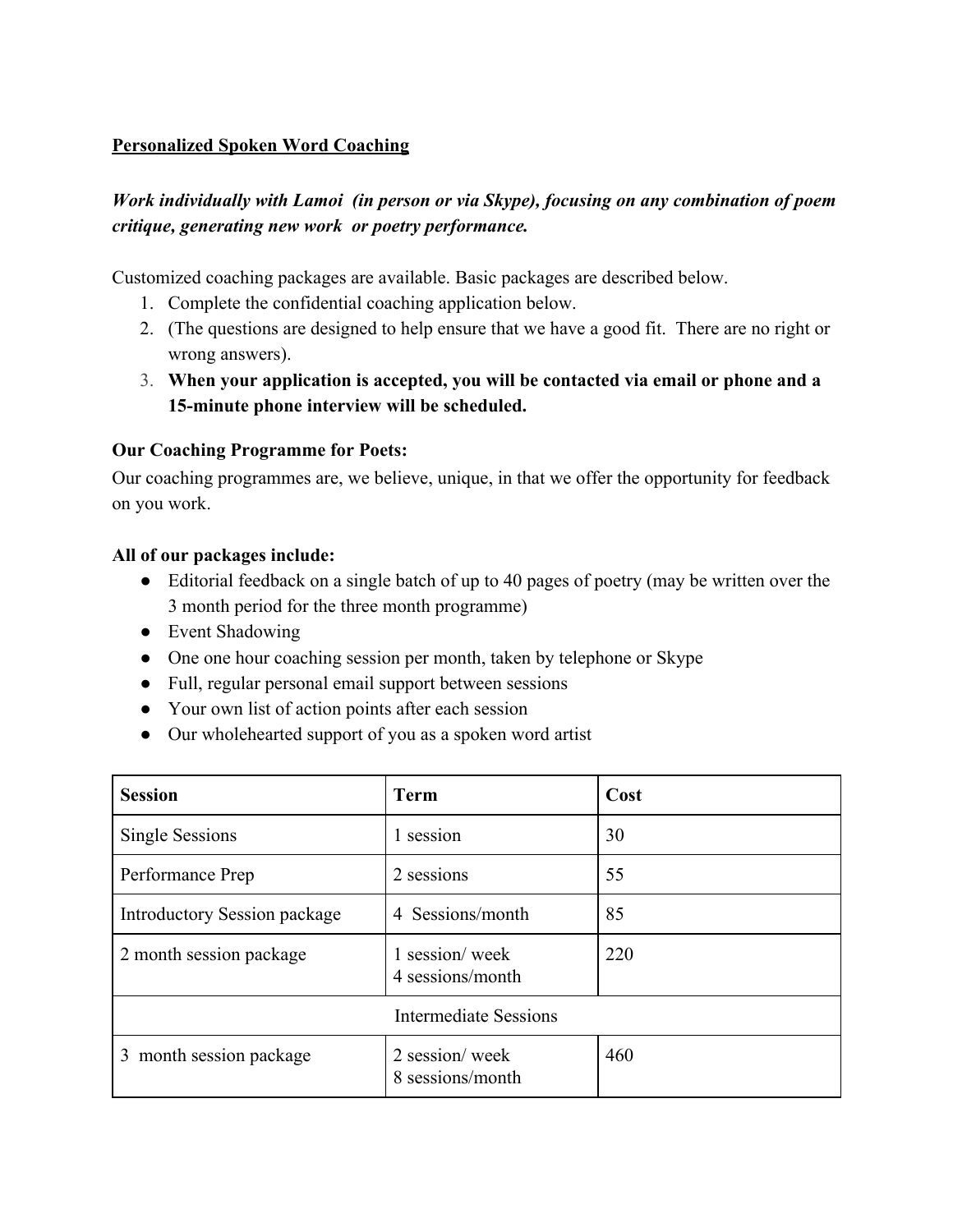| 2 month session package | 1 session/week<br>4 sessions/month | 420 |
|-------------------------|------------------------------------|-----|
|                         |                                    |     |

Emai[l](http://www.martyoutloud.com/contact) lamoi $@$ lamoisimmonds.com for details on arrangements and rates, or to have a gift certificate sent to you or the gift recipient.

#### **Financial Policy**

1. For all our packages, a commitment to the payment process is due 2 weeks before the work begins. Clients may pay the full fee in a lump sum or break it up as outlined in each package description using our recurring payment system through PayPal, or via e-transfer.

2. Payments are not refundable. Once you begin a series, you are committing to pay for it in full. The exception to this rule is that if after your first session with your coach you don't feel you'll get what you need, and you let us know within 48 hours, we'll refund all but your deposit.

3. Forty-eight hours notice is required to re-book a session, otherwise the session will be skipped. Sessions must be re-booked within the same week. If you miss a session you will not receive a refund.

5. Tax receipts will be provided upon request.

6. Provincially-based tax rates will be added for Canadians.

7. For all sessions and packages, a retainer fee of 25% is required.

#### **Questions**

| Name<br><u> 1989 - Johann Barbara, martin a</u> | Last Name                                                                                                             |
|-------------------------------------------------|-----------------------------------------------------------------------------------------------------------------------|
| E-mail Address                                  | <u> 1989 - Johann Harry Harry Harry Harry Harry Harry Harry Harry Harry Harry Harry Harry Harry Harry Harry Harry</u> |
| Address                                         |                                                                                                                       |
| Time Zone                                       | How Did You Hear About Us                                                                                             |
| Why do you want to take spoken word classes     |                                                                                                                       |